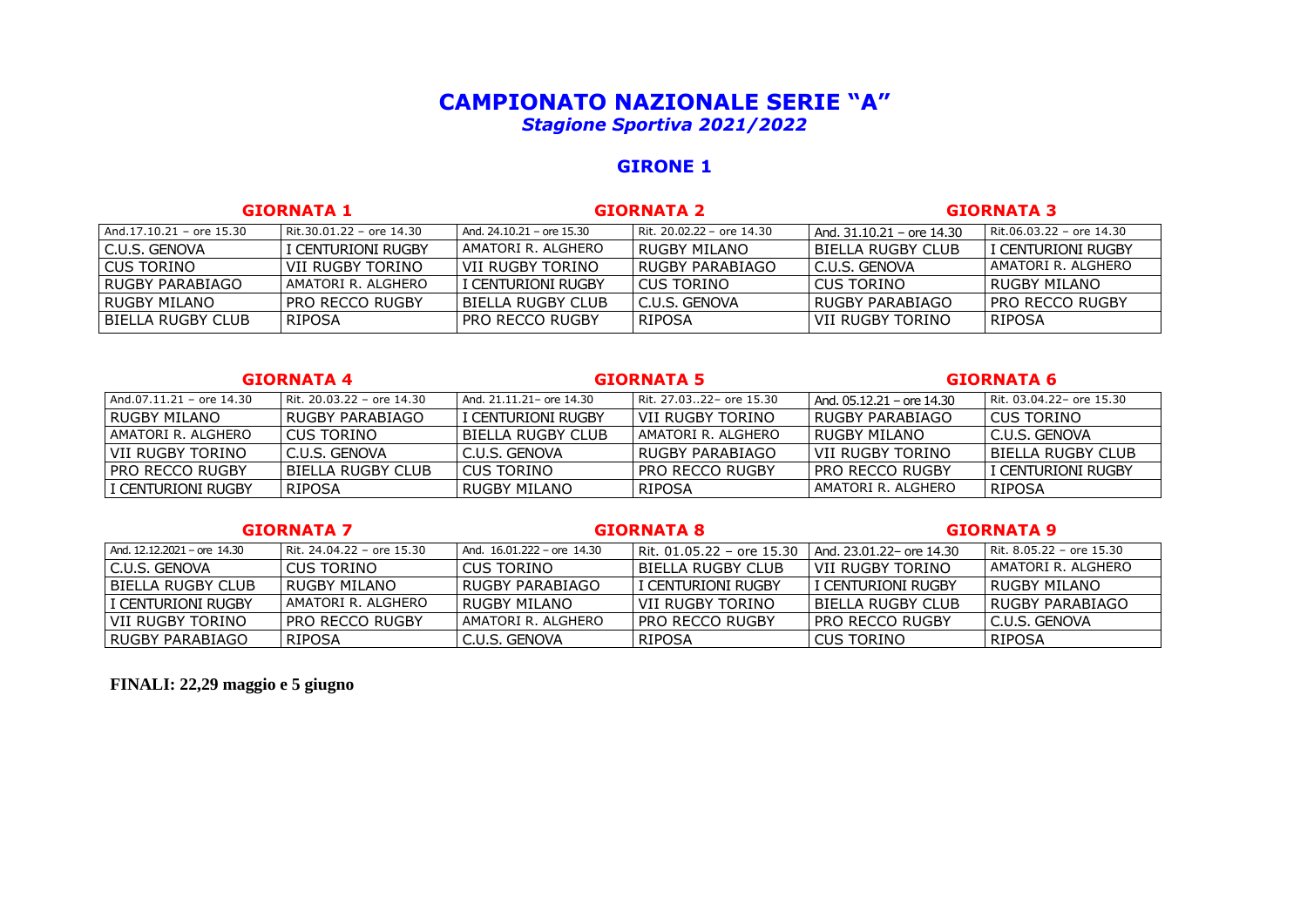# **CAMPIONATO NAZIONALE SERIE "A"**  *Stagione Sportiva 2021/2022* **GIRONE 2**

| <b>GIORNATA 1</b>        |                          | <b>GIORNATA 2</b>           |                           | <b>GIORNATA 3</b>         |                              |
|--------------------------|--------------------------|-----------------------------|---------------------------|---------------------------|------------------------------|
| And.17.10.21 - ore 15.30 | Rit.30.01.22 - ore 14.30 | And. $24.10.21$ – ore 15.30 | Rit. 20.02.22 - ore 14.30 | And. 31.10.21 - ore 14.30 | Rit.06.03.22 - ore 14.30     |
| I RUGBY PFTRARCA         | VERONA RUGBY             | VALPOLICELLA R.1974         | I RUGBY PFTRARCA          | VALSUGANA R. PADOVA       | <b>I RUGBY PETRARCA</b>      |
| l RUGBY CASALE           | RUGGERS TARVISIUM        | <b>VERONA RUGBY</b>         | l RUGBY CASALE            | l RUGBY CASALE            | l VALPOLICELLA R.1974        |
| I RUGBY VICENZA          | R.UDINE UNION F.V.G.     | I RUGBY BADIA 1981          | l RUGBY VICENZA           | l RUGBY VICENZA           | l VERONA RUGBY               |
| VALSUGANA R.PADOVA       | RUGBY BADIA 1981         | l R.UDINE UNION F.V.G.      | VALSUGANA R.PADOVA        | l RUGBY BADIA 1981        | I RUGGERS TARVISIUM          |
| I RUGBY PAFSF            | VALPOLICELLA R. 1974     | l RUGGERS TARVISIUM         | RUGBY PAFSE               | l RUGBY PAESE             | <b>IR.UDINE UNION F.V.G.</b> |

### **GIORNATA 4 GIORNATA 5 GIORNATA 6**

| And.07.11.21 – ore 14.30 | l Rit. 20.03.22– ore 14.30 | And. 21.11.21 – ore 14.30 | Rit. 27.0322– ore 15.30   | l And. 05.12.21 – ore 14.30 | Rit. 03.04.22- ore 15.30 |
|--------------------------|----------------------------|---------------------------|---------------------------|-----------------------------|--------------------------|
| I RUGBY PFTRARCA         | I RUGBY P2AFSF             | I RUGBY CASAI F           | I RUGBY PFTRARCA          | I RUGBY PFTRARCA            | LRUGBY VICENZA           |
| I R. UDINE UNION F.V.G.  | I RUGBY CASAI F            | I RUGBY VICENZA           | I VAI POI ICFI I A R.1974 | I VALSUGANA R. PADOVA       | I RUGBY CASAI F          |
| l RUGGERS TARVISIUM      | I RUGBY VICENZA            | I RUGBY PAFSF             | I VALSUGANA R. PADOVA     | I R. UDINE UNION F.V.G.     | I RUGGERS TARVISIUM      |
| I VALPOLICELLA R.1974    | I VALSUGANA R. PADOVA      | I VERONA RUGBY            | I RUGGERS TARVISIUM       | I RUGBY PAFSE               | I VERONA RUGBY           |
| VERONA RUGBY             | l RUGBY BADIA 1981         | I RUGBY BADIA 1981        | I R. UDINE UNION F.V.G.   | I VAI POI ICFI I A R.1974   | I RUGBY BADIA 1981       |

### **GIORNATA 7 GIORNATA 8 GIORNATA 9**

| And, $12.12.2021$ – ore $14.30$ | l Rit. 24.04.22 – ore 15.30 | And. $16.01.222$ – ore $14.30$ | l Rit. 01.05.22 – ore 15.30 | And. 23.01.22 - ore 14.30 | 1 Rit. 8.05.22 – ore 15.30 |
|---------------------------------|-----------------------------|--------------------------------|-----------------------------|---------------------------|----------------------------|
| l RUGBY BADIA 1981              | RUGBY PFTRARCA              | I RUGBY PFTRARCA.              | I RUGGERS TARVISIUM         | l R. UDINE UNION F.V.G.   | I RUGBY PFTRARCA           |
| I RUGBY CASAI F                 | RUGBY PAFSE                 | I RUGBY CASAI F                | l RUGBY BADIA 1981          | I RUGBY VICENZA.          | I RUGBY CASAI F            |
| I RUGBY VICENZA.                | VALSUGANA R. PADOVA         | I RUGBY PAFSF                  | I RUGBY VICENZA             | l RUGGERS TARVISIUM       | l VALSUGANA R. PADOVA      |
| I RUGGERS TARVISIUM             | VALPOLICELLA R.1974         | VALSUGANA R. PADOVA            | VERONA RUGBY                | l RUGBY BADIA 1981        | I RUGBY PAFSF              |
| I VERONA RUGBY                  | I R. UDINE UNION F.V.G.     | VALPOLICELLA R.1974            | I R. UDINE UNION F.V.G.     | I VERONA RUGBY            | l VALPOLICELLA R.1974      |

## **FINALI: 22,29 maggio e 5 giugno**